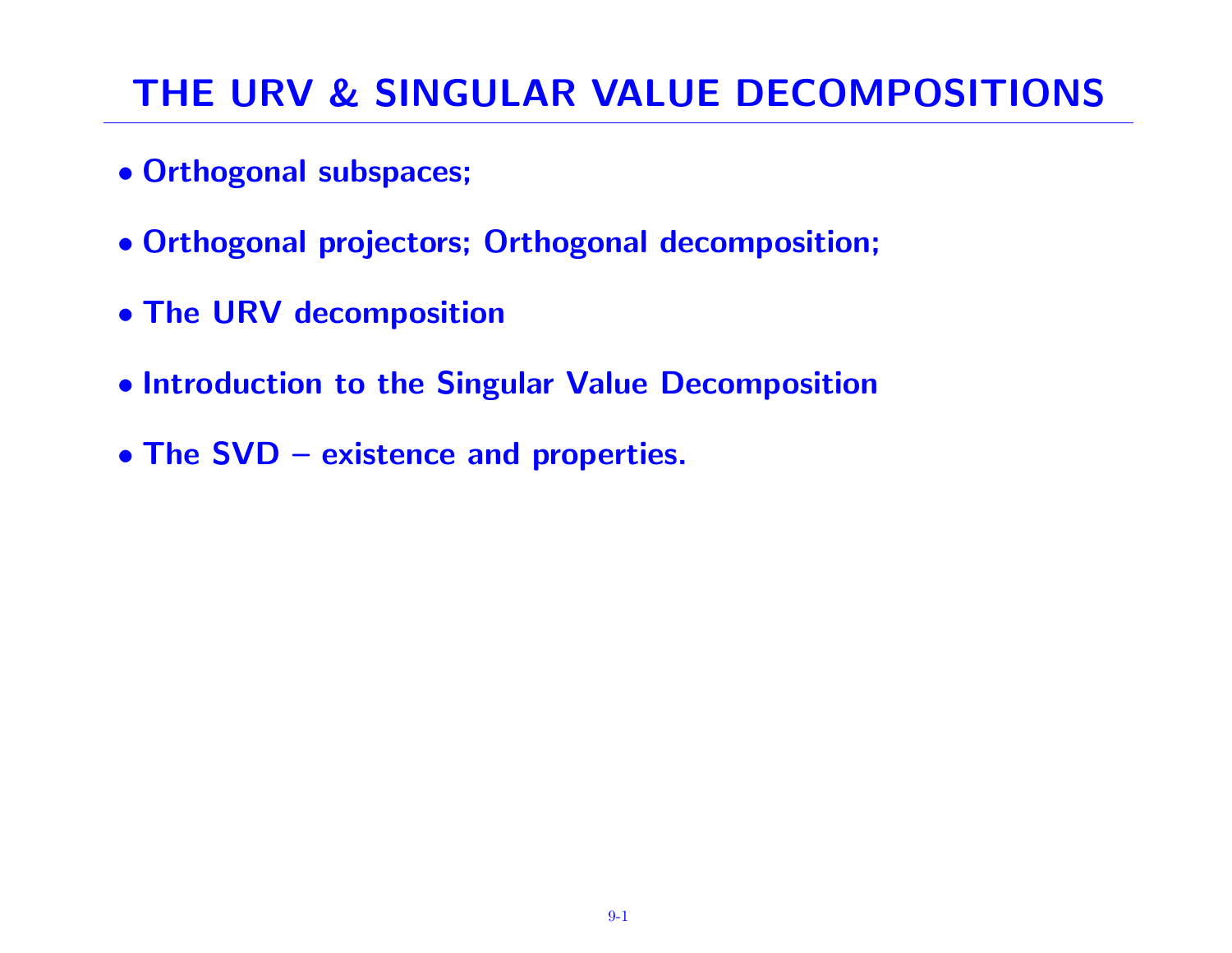## Orthogonal projectors and subspaces

Notation: Given a supspace  $\mathcal X$  of  $\mathbb R^m$  define

$$
\mathcal{X}^\perp = \{y\;| y \perp x, \ \ \, \forall \; x \; \in \mathcal{X}\}
$$

Example 1 Let  $Q = [q_1, \cdots, q_r]$  an orthonormal basis of  $\mathcal X$ 

 $|\mathcal{L}_{01}|$  How would you obtain such a basis?

 $\blacktriangleright$  Then define orthogonal projector  $P = QQ^T$ 

### Properties

(a)  $P^2 = P$  (b)  $(I - P)^2 = I - P$ (c)  $Ran(P) = X$  (d)  $Null(P) = X^{\perp}$ (e)  $Ran(I - P) = Null(P) = \mathcal{X}^{\perp}$ 

Note that (b) means that  $\boldsymbol{I}-\boldsymbol{P}$  is also a projector 9-2 GvL 2.4, 5.4-5 – SVD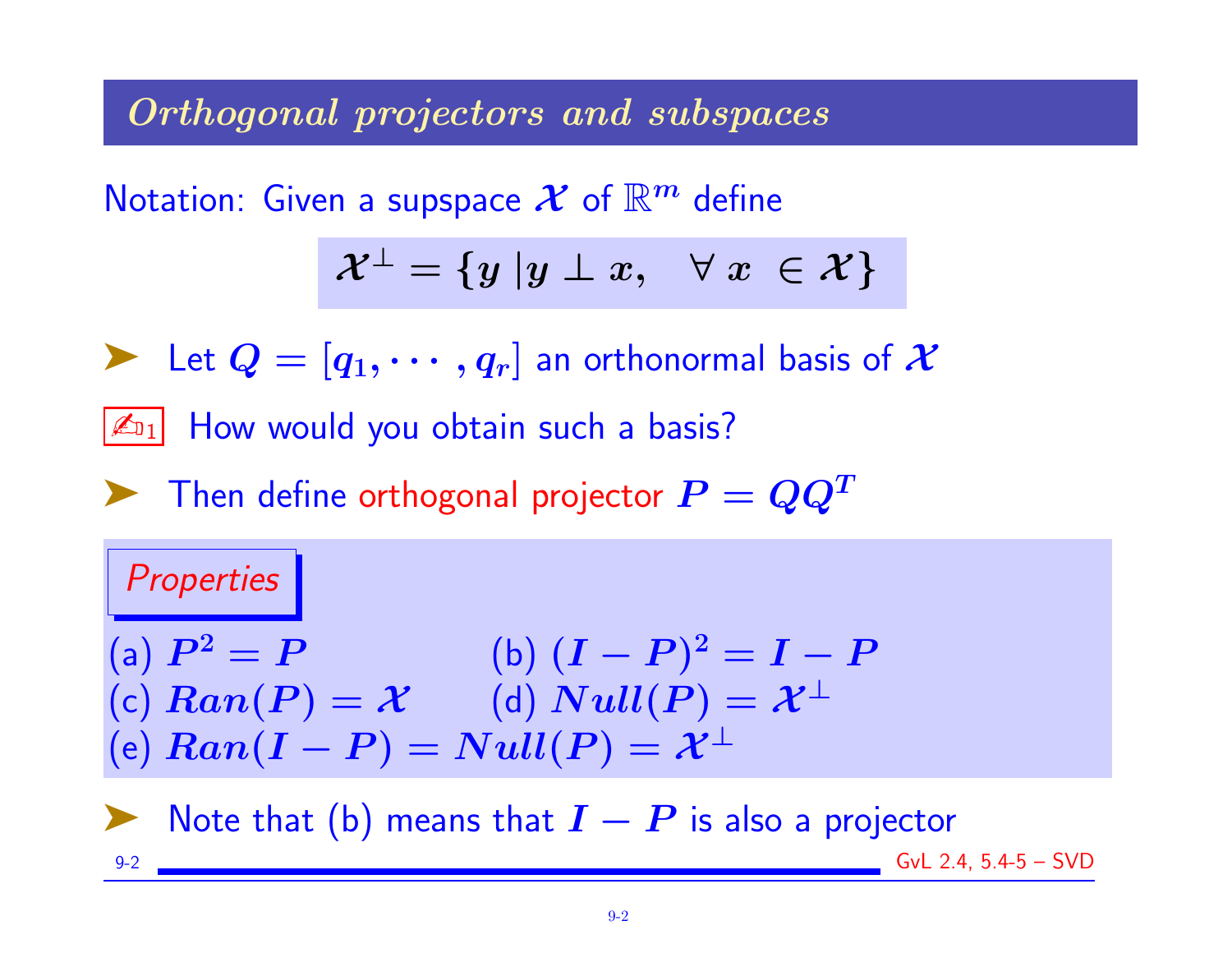## Proof. (a), (b) are trivial

 $(c):$  Clearly  $Ran(P) = \{x | x = QQ^Ty, y \in \mathbb{R}^r\} \subseteq \mathcal{X}$ . Any  $x \in \mathcal{X}$  is of the form  $x = Qy, y \in \mathbb{R}^r$ . Take  $Px =$  $QQ^T (Qy) = Qy = x$ . Since  $x = Px$ ,  $x \in Ran(P)$ . So  $\mathcal{X} \subseteq Ran(P)$ . In the end  $\mathcal{X} = Ran(P)$ .

(d):  $x \in \mathcal{X}^{\perp} \leftrightarrow (x, y) = 0, \forall y \in \mathcal{X} \leftrightarrow (x, Qz) = 0$  $0, \forall z \in \mathbb{R}^r \leftrightarrow (Q^T x, z) = 0, \forall z \in \mathbb{R}^r \leftrightarrow Q^T x = 0 \leftrightarrow$  $QQ^Tx=0 \leftrightarrow Px=0.$ 

 $(e)$ : Need to show inclusion both ways.  $\bullet \; x \in Null(P) \leftrightarrow Px = 0 \leftrightarrow (I - P)x = x \rightarrow$  $x \in Ran(I-P)$ •  $x \in Ran(I - P) \leftrightarrow \exists y \in \mathbb{R}^m | x = (I - P)y \rightarrow$  $Px = P(I - P)y = 0 \rightarrow x \in Null(P)$ 

9-3 GvL 2.4, 5.4-5 – SVD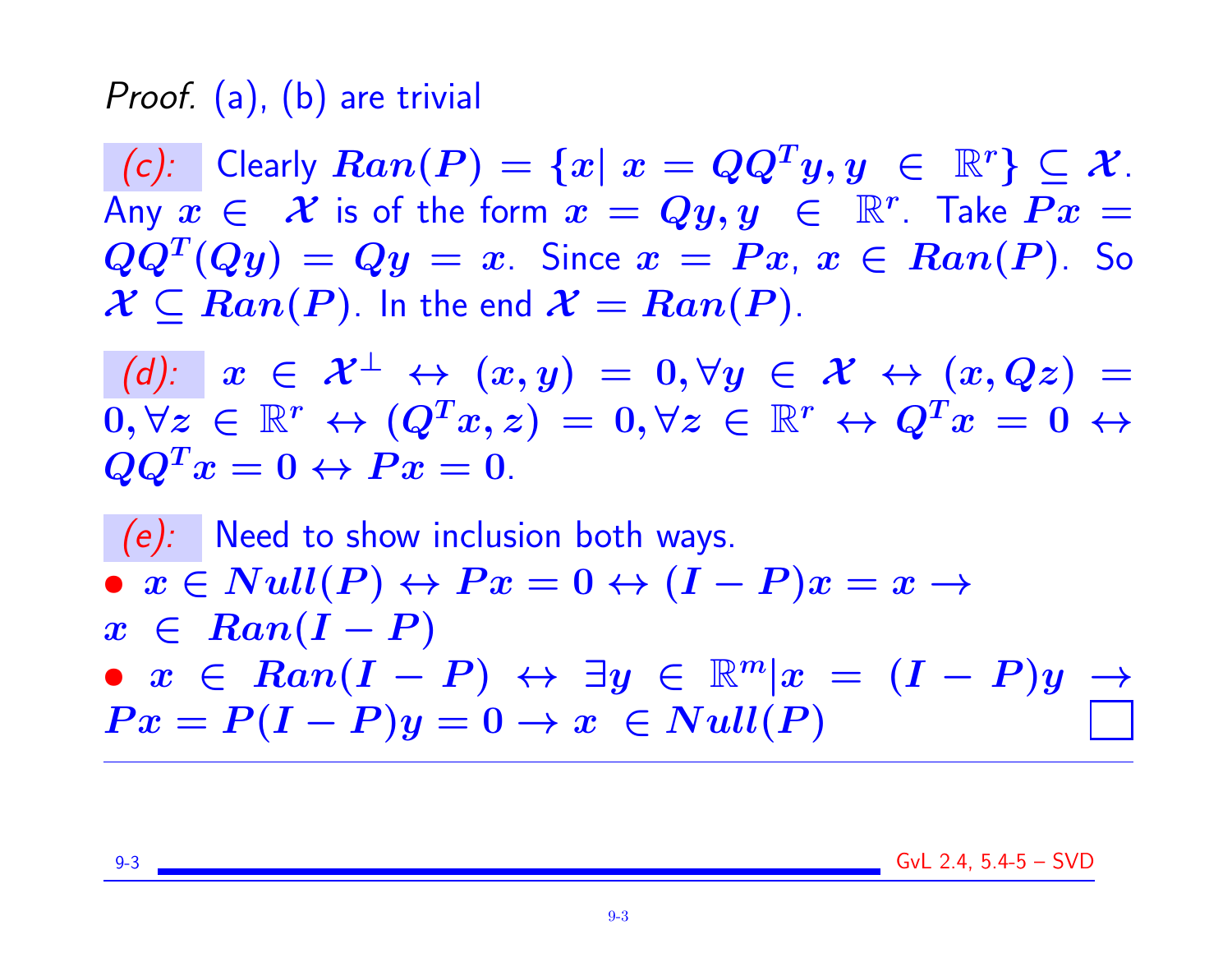

➤ Called the Orthogonal Decomposition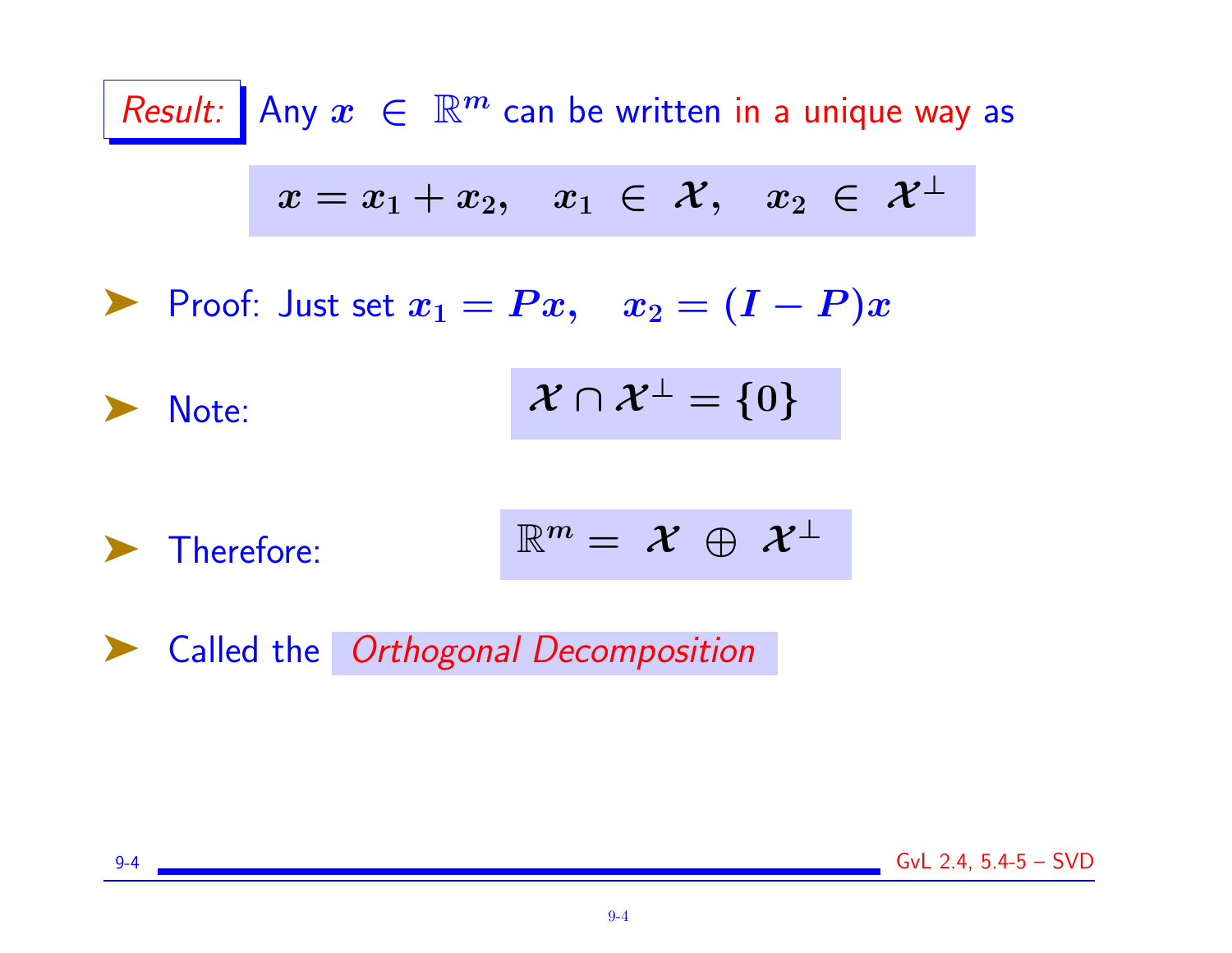## Orthogonal decomposition

**Example 2** In other words 
$$
\mathbb{R}^m = P\mathbb{R}^m \oplus (I - P)\mathbb{R}^m
$$
 or:  $\mathbb{R}^m = Ran(P) \oplus Ran(I - P)$  or:  $\mathbb{R}^m = Ran(P) \oplus Null(P)$  or:  $\mathbb{R}^m = Ran(P) \oplus Ran(P)^{\perp}$ 

 $\blacktriangleright$  Can complete basis  $\{q_1,\cdots,q_r\}$  into orthonormal basis of  $\mathbb{R}^m$ ,  $q_{r+1}, \cdots, q_m$ 

 $\blacktriangleright \{q_{r+1}, \cdots, q_m\} =$  basis of  $\mathcal{X}^\perp$ .  $\rightarrow$   $\dim(\mathcal{X}^\perp) = m - r$ .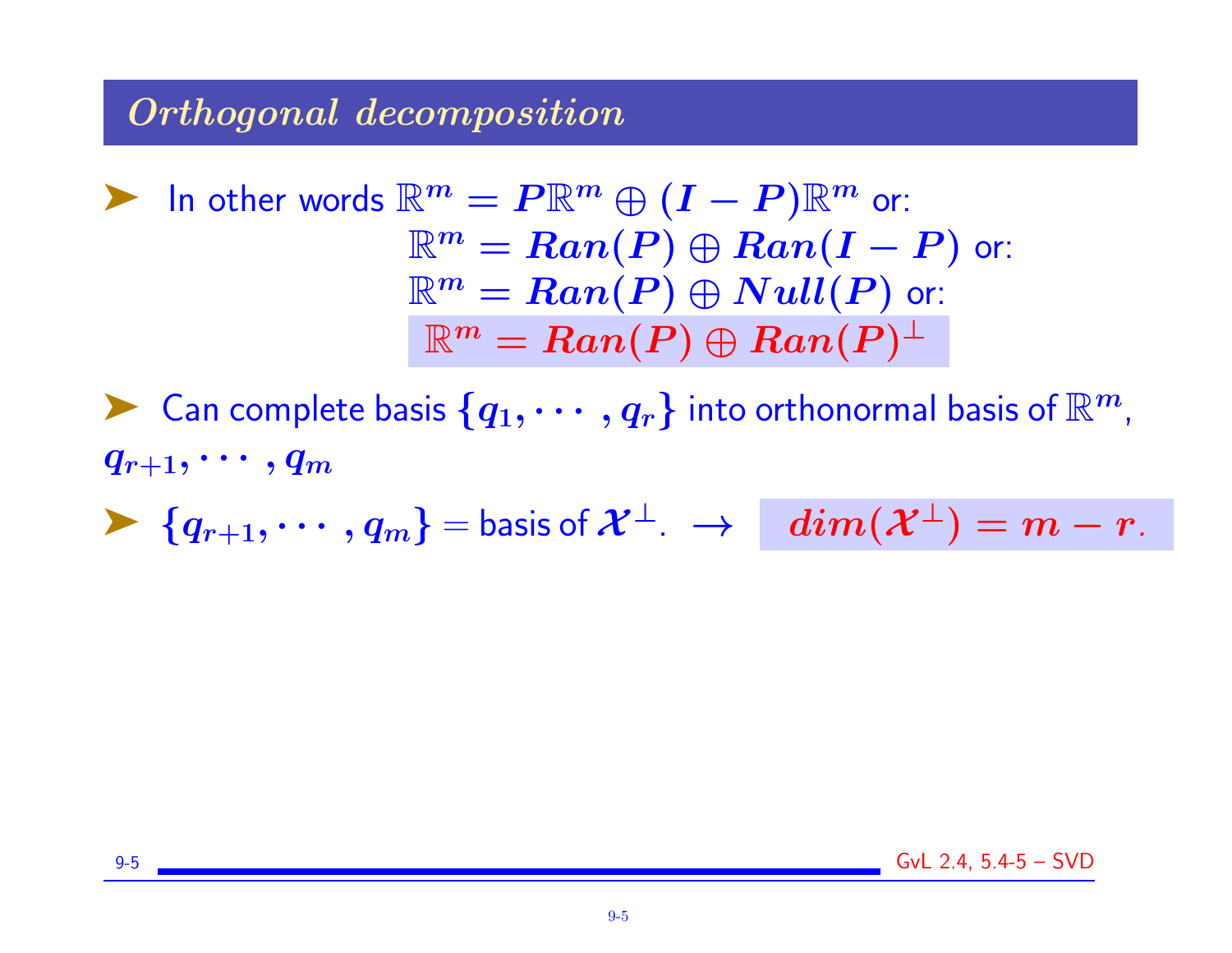Four fundamental supspaces - URV decomposition

Let  $A \in \mathbb{R}^{m \times n}$  and consider  $\text{Ran}(A)^{\perp}$ Property 1:  $\text{Ran}(A)^{\perp} = Null(A^T)$ 

*Proof:*  $x \in \text{Ran}(A)^\perp$  *iff*  $(Ay, x) = 0$  *for all*  $y$  *iff*  $(y, A^Tx) = 0$ for all  $y$  ...

Property 2: 
$$
\text{Ran}(A^T) = Null(A)^{\perp}
$$

**Example 3** Take  $\mathcal{X} = \text{Ran}(A)$  in orthogonal decomoposition. **E** Result:

 $\mathbb{R}^m = Ran(A) \oplus Null(A^T)$  $\mathbb{R}^n = Ran(A^T) \oplus Null(A)$  4 fundamental subspaces  $Ran(A)$   $Null(A^T)$  $Ran(A^T)$   $Null(A)$ 

9-6 GvL 2.4, 5.4-5 – SVD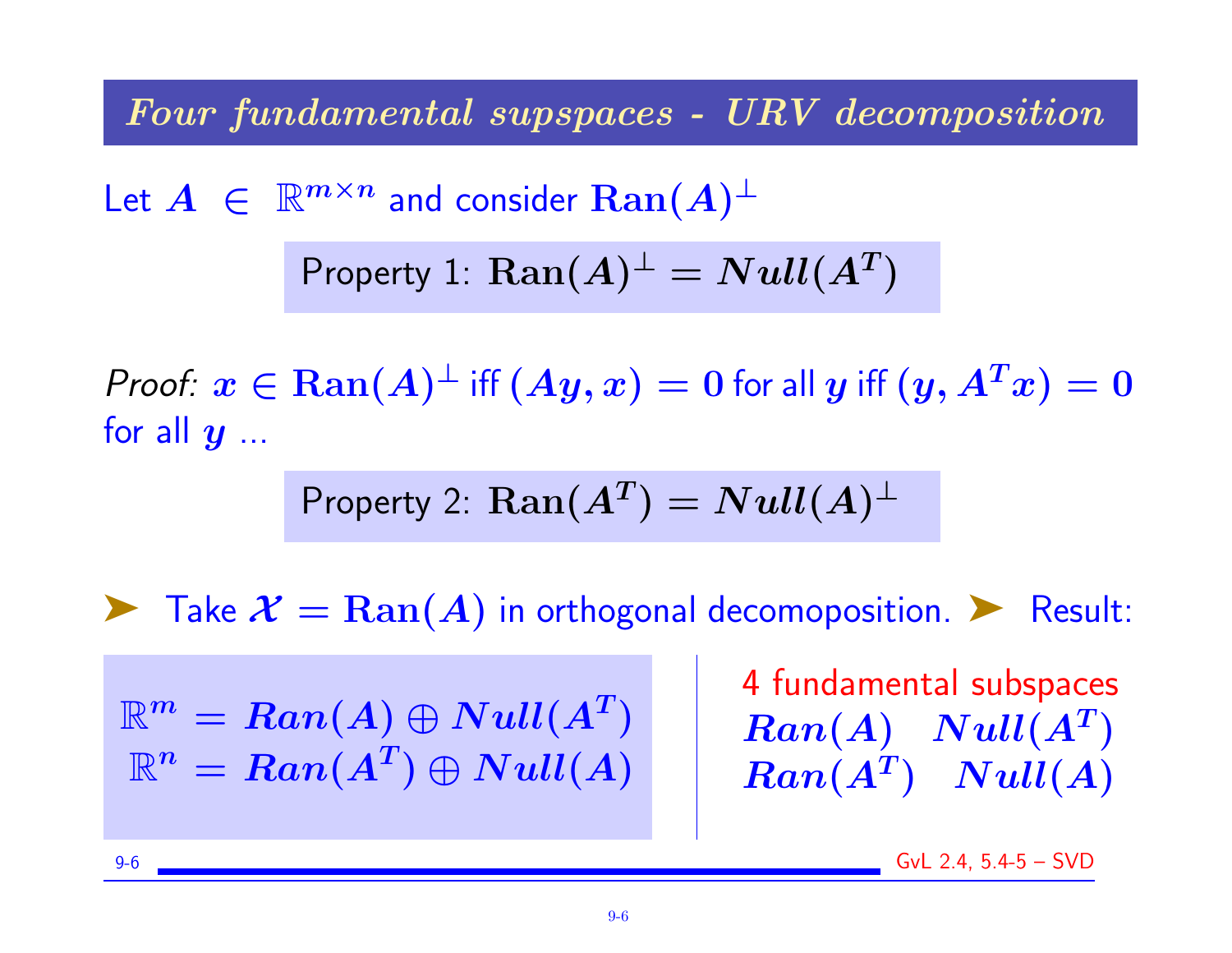Express the above with bases for  $\mathbb{R}^m$  :

$$
[\underbrace{u_1, u_2, \cdots, u_r}_{\text{Ran}(A)}, \underbrace{u_{r+1}, u_{r+2}, \cdots, u_m}_{\text{Null}(A^T)}]
$$
\nand for  $\mathbb{R}^n$   $[\underbrace{v_1, v_2, \cdots, v_r}_{\text{Ran}(A^T)}, \underbrace{v_{r+1}, v_{r+2}, \cdots, v_n}_{\text{Null}(A)}]$ \n $\blacktriangleright$  Observe  $u_i^T A v_j = 0$  for  $i > r$  or  $j > r$ . Therefore\n
$$
U^T A V = R = \begin{pmatrix} C & 0 \\ 0 & 0 \end{pmatrix}_{m \times n}
$$
\n $C \in \mathbb{R}^{r \times r} \longrightarrow$ 

$$
A = U R V^T
$$

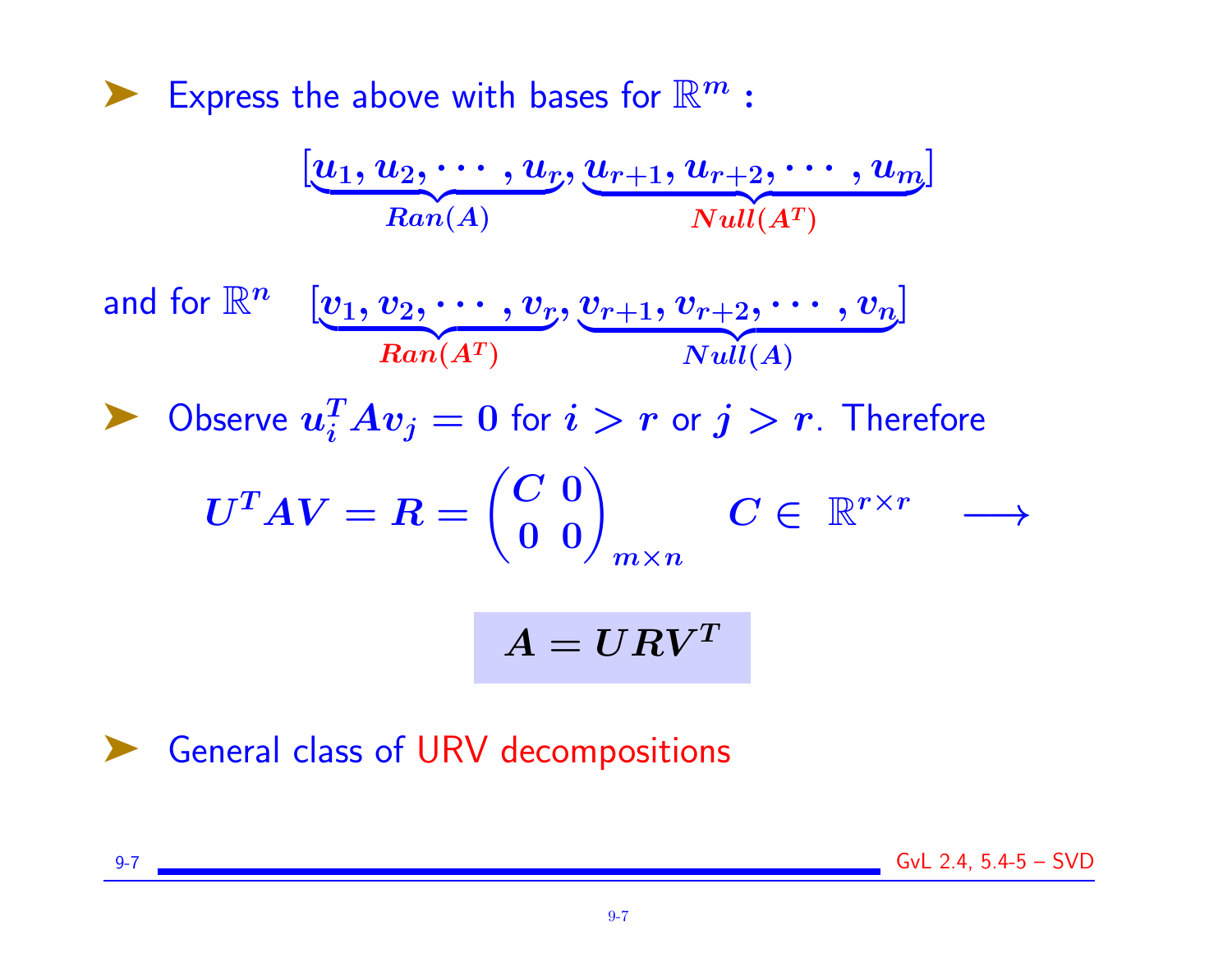# ▶ Far from unique.

ه $\vert\mathbb{Z}_{12}\vert$  Show how you can get a decomposition in which  $\boldsymbol{C}$  is lower (or upper) triangular, from the above factorization.

► Can select decomposition so that R is upper triangular  $\rightarrow$  URV decomposition.

► Can select decomposition so that R is lower triangular  $\rightarrow$  ULV decomposition.

 $\triangleright$  SVD = special case of URV where  $R =$  diagonal

 $\mathbb{Z}_{3}$  How can you get the ULV decomposition by using only the Householder QR factorization (possibly with pivoting)? [Hint: you must use Householder twice]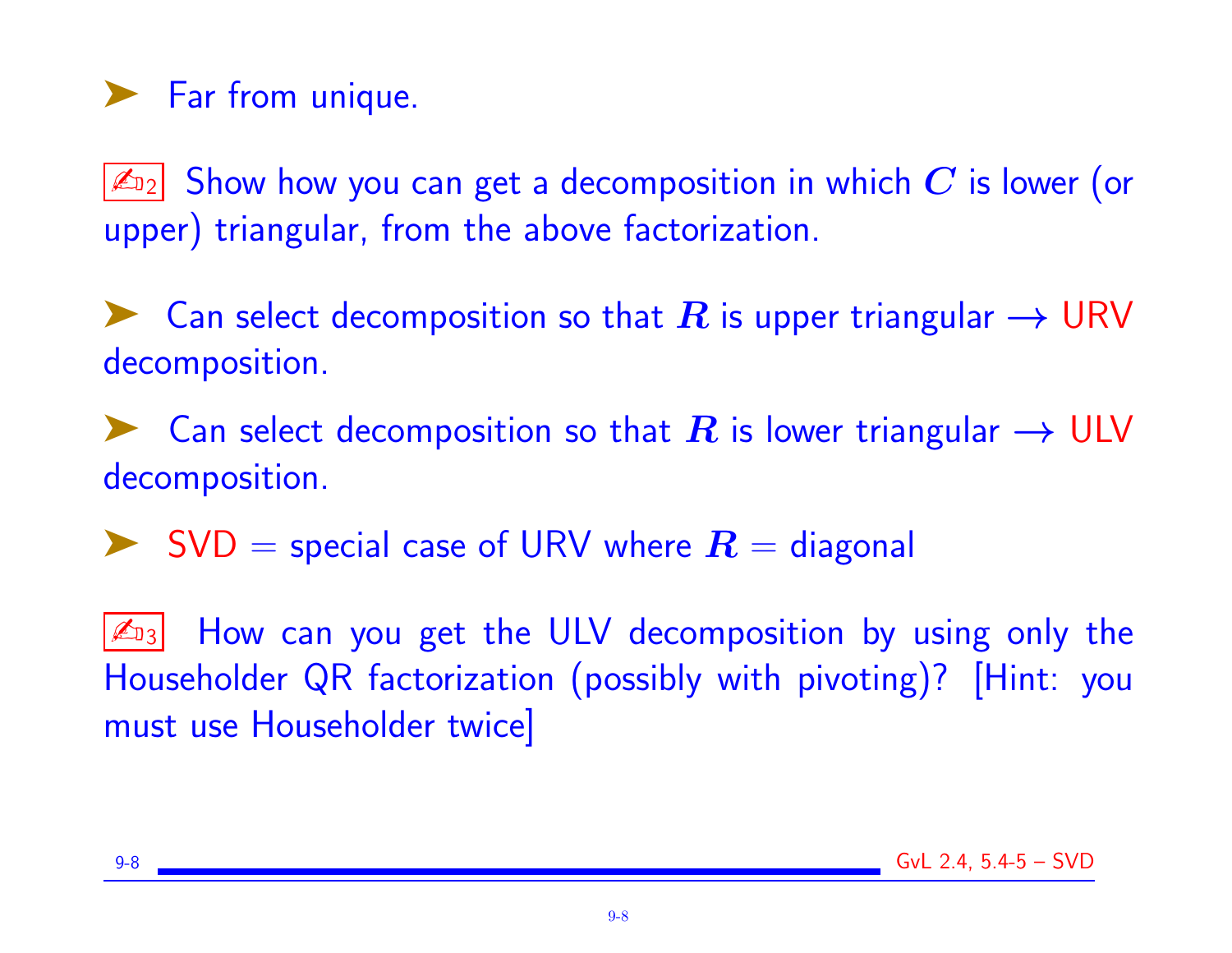### The Singular Value Decomposition (SVD)

Theorem For any matrix  $A \in \mathbb{R}^{m \times n}$  there exist unitary matrices  $\overline{U} \in \mathbb{R}^{m \times m}$  and  $V \in \mathbb{R}^{n \times n}$  such that

 $A = U \Sigma V^T$ 

where  $\Sigma$  is a diagonal matrix with entries  $\sigma_{ii} \geq 0$ .

$$
\sigma_{11} \geq \sigma_{22} \geq \cdots \sigma_{pp} \geq 0 \text{ with } p = \min(n,m)
$$

 $\triangleright$  The  $\sigma_{ii}$ 's are the singular values. Notation change  $\sigma_{ii} \longrightarrow \sigma_i$ Proof: Let  $\sigma_1 = ||A||_2 = \max_{x, ||x||_2=1} ||Ax||_2$ . There exists a pair of unit vectors  $v_1, u_1$  such that

$$
A v_1 = \sigma_1 u_1
$$

9-9 GvL 2.4, 5.4-5 – SVD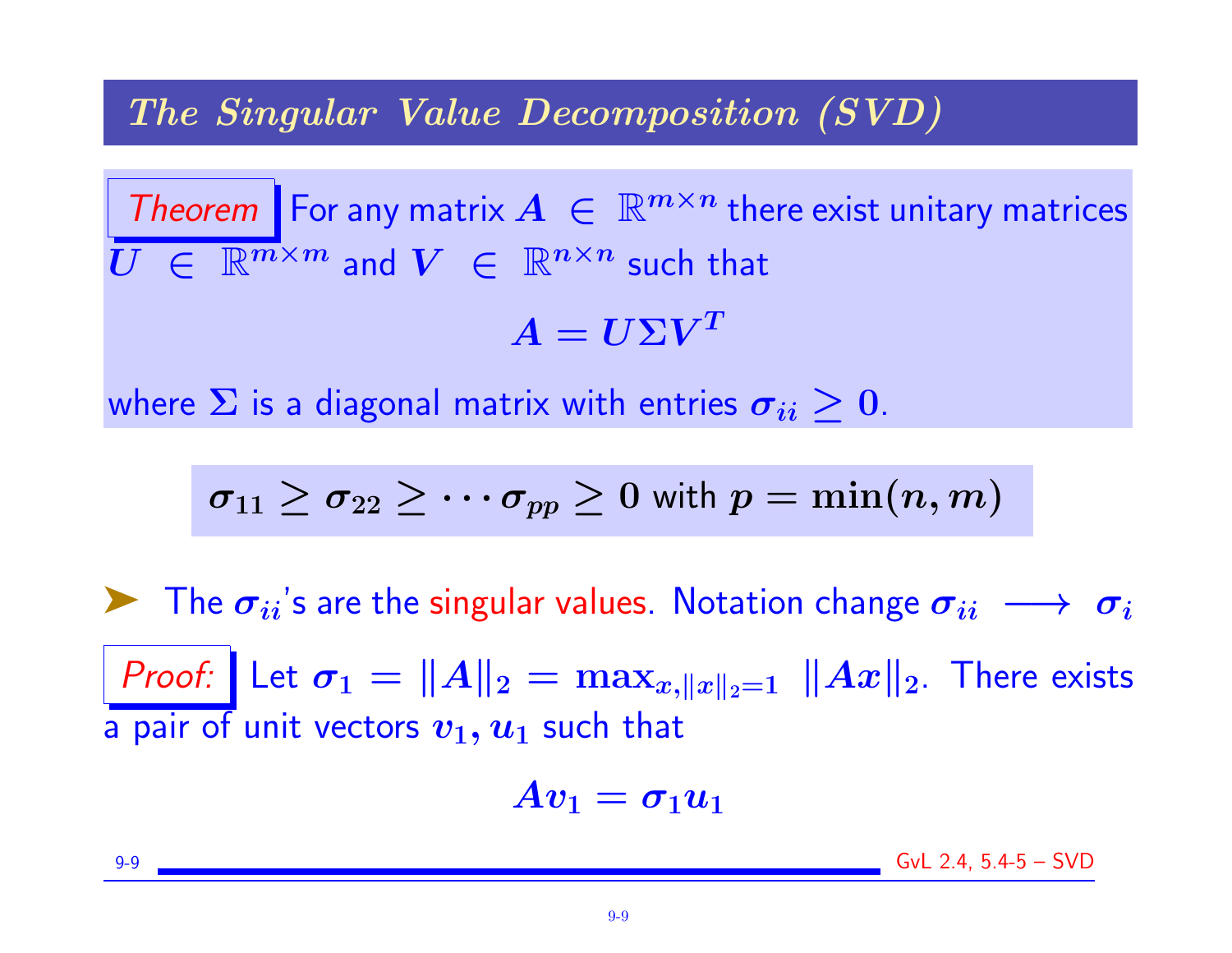Complete  $v_1$  into an orthonormal basis of  $\mathbb{R}^n$  $V \equiv [v_1, V_2] = n \times n$  unitary Complete  $u_1$  into an orthonormal basis of  $\mathbb{R}^m$  $U \equiv [u_1, U_2] = m \times m$  unitary  $\mathbb{Z}_{24}$  Define  $\boldsymbol{U,V}$  as single Householder reflectors. ➤ Then, it is easy to show that  $\bm{A}\bm{V}=\bm{U}\bm{\times}$  $\int \sigma_1 \; w^T$  $0$   $B$  $\setminus$  $\rightarrow ~U^TAV =$  $\int \sigma_1 \; w^T$  $0$   $B$  $\setminus$ 

 $\equiv A_1$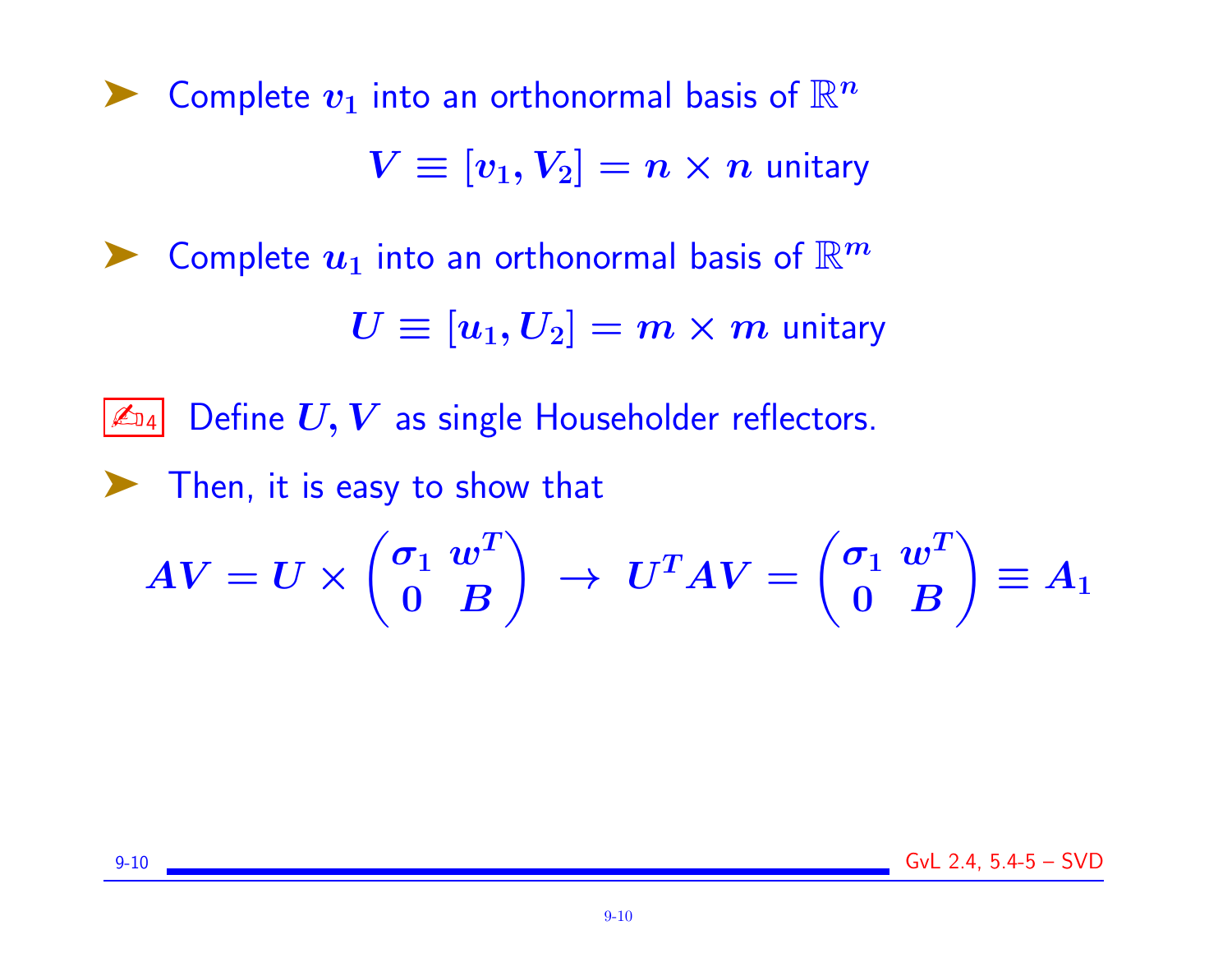

$$
\left\|A_1\left(\begin{matrix}\sigma_1 \\ w\end{matrix}\right)\right\|_2 \geq \sigma_1^2 + \Vert w\Vert^2 = \sqrt{\sigma_1^2 + \Vert w\Vert^2} \left\|\begin{matrix}\sigma_1 \\ w\end{matrix}\right)\right\|_2
$$

- $\blacktriangleright$  This shows that w must be zero [why?]
- ➤ Complete the proof by an induction argument.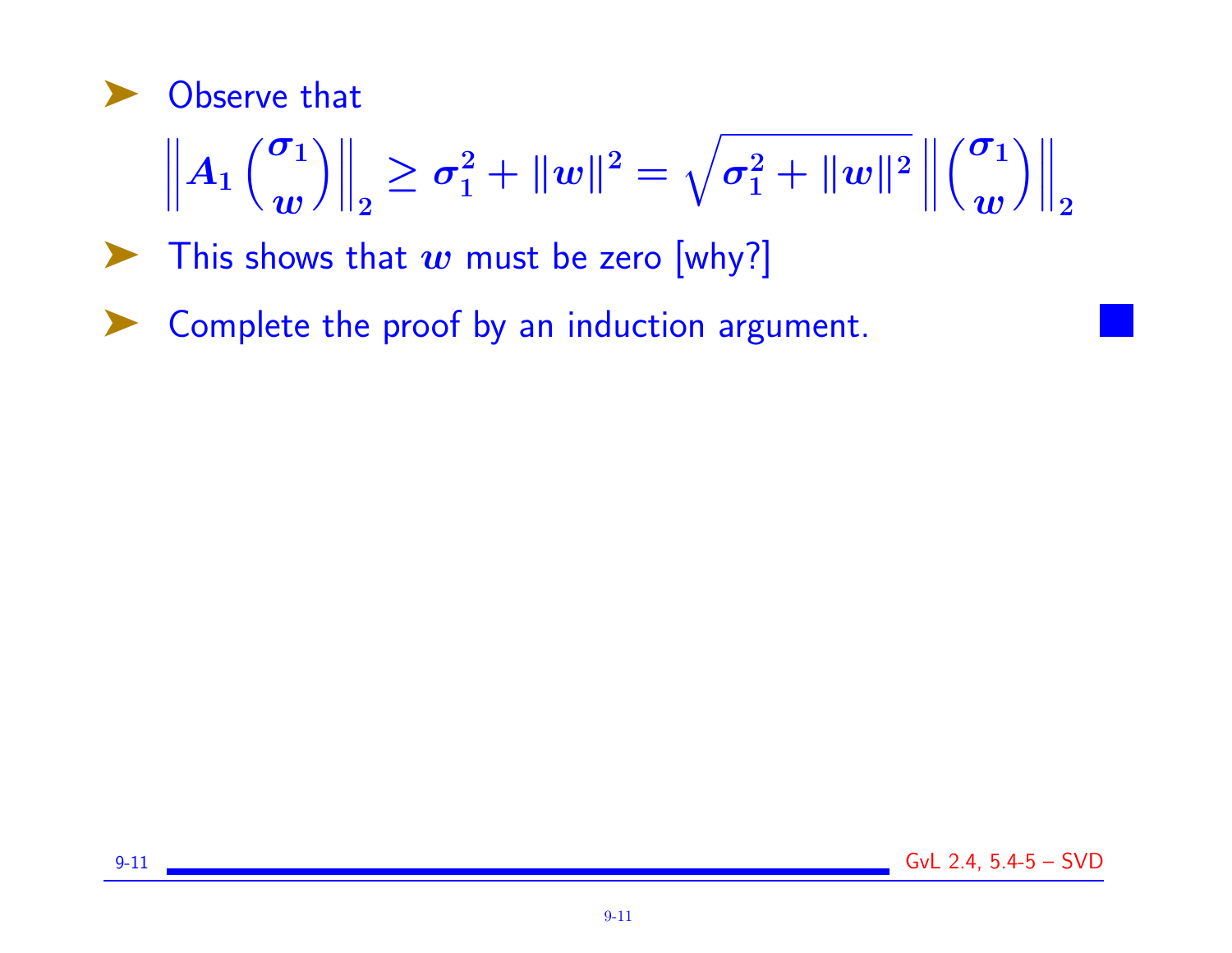

9-12 GvL 2.4, 5.4-5 – SVD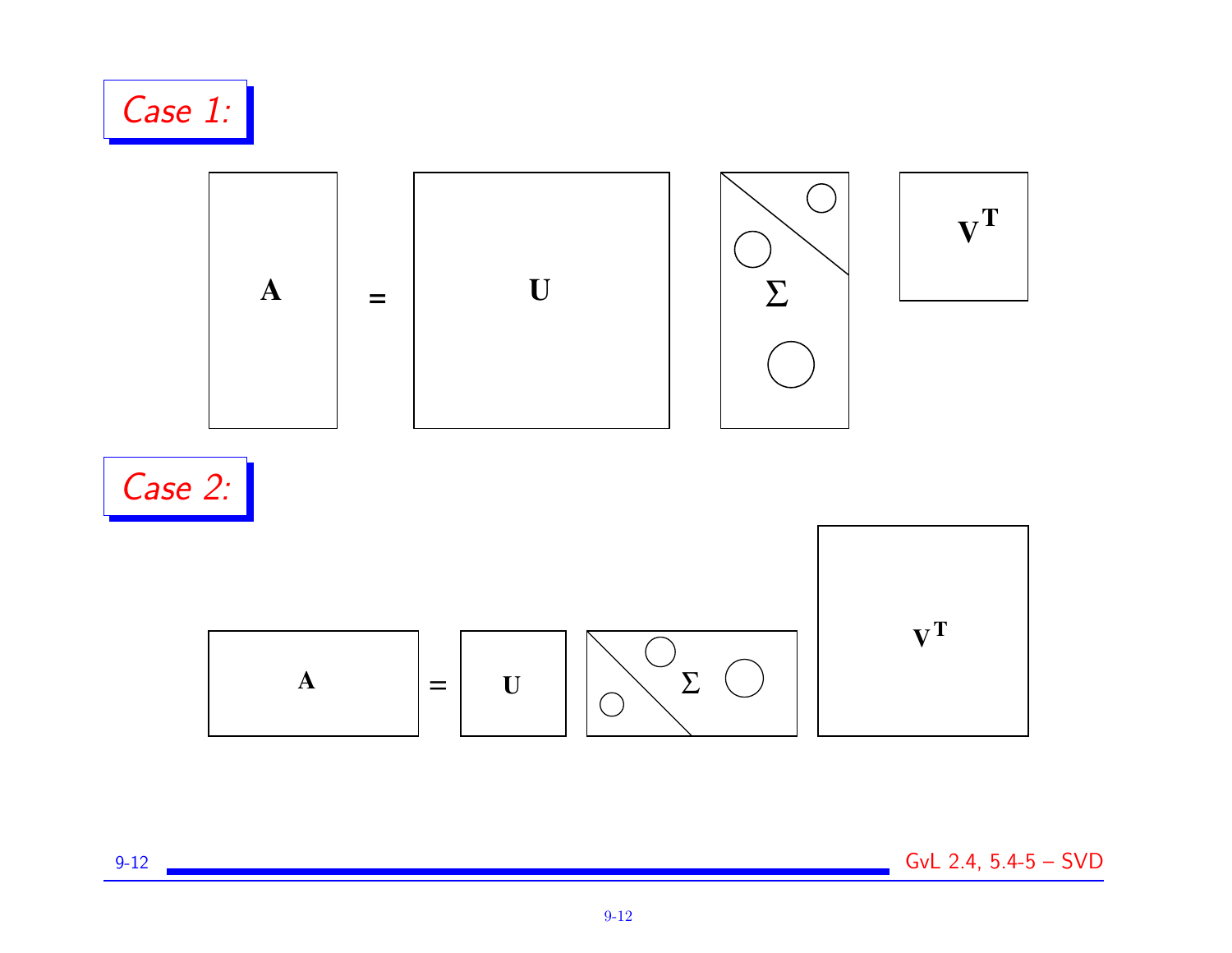## The "thin" SVD

➤ Consider the Case-1. It can be rewritten as

$$
A = \left[ U_1 U_2 \right] \binom{\Sigma_1}{0} \ \ V^T
$$

Which gives:

$$
A=U_1\Sigma_1~V^T
$$

where  $U_1$  is  $m \times n$  (same shape as A), and  $\Sigma_1$  and  $V$  are  $n \times n$ 

➤ Referred to as the "thin" SVD. Important in practice.

 $|\mathcal{L}_{15}|$  How can you obtain the thin SVD from the QR factorization of A and the SVD of an  $n \times n$  matrix?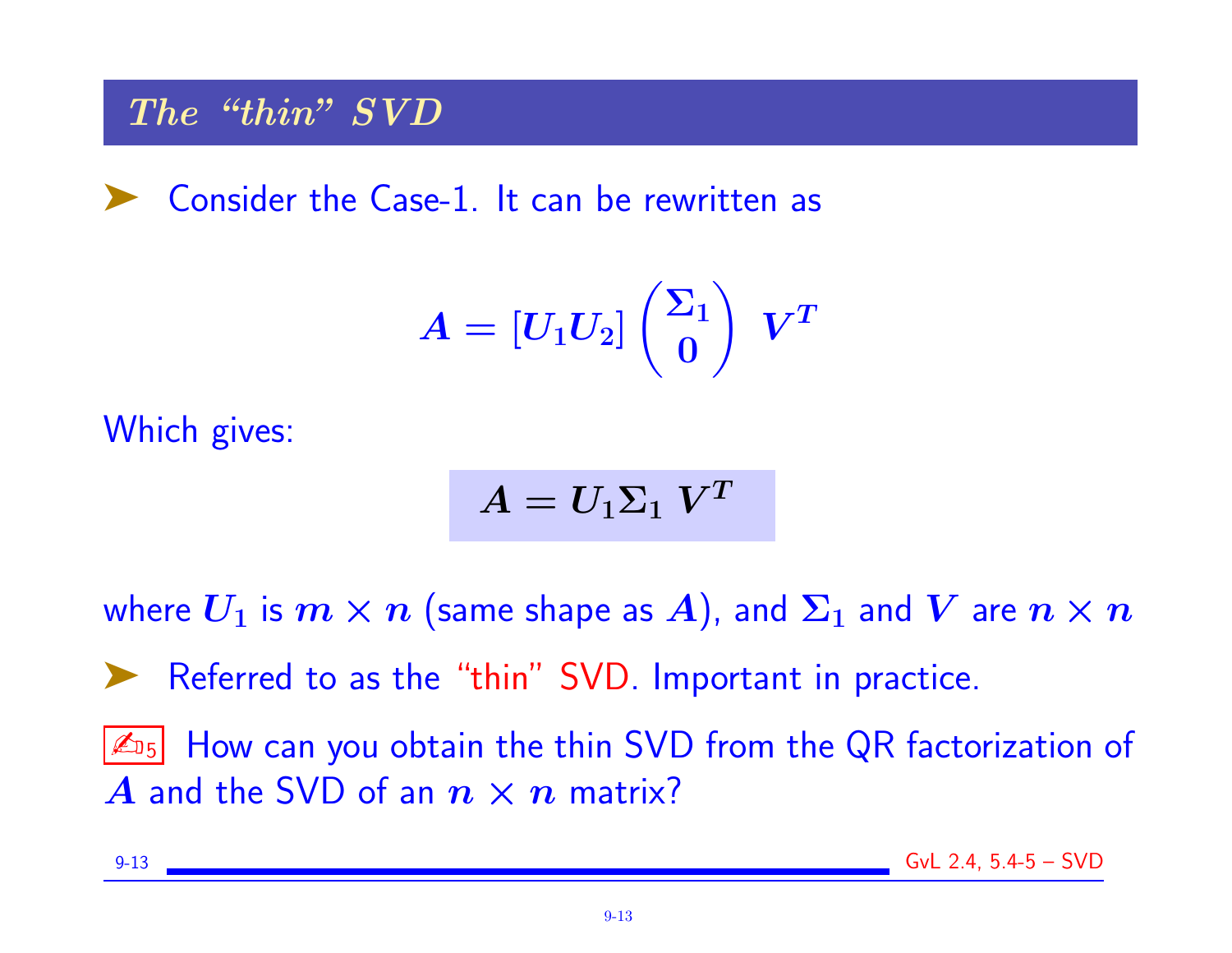A few properties. Assume that

$$
\sigma_1 \geq \sigma_2 \geq \cdots \geq \sigma_r > 0 \text{ and } \sigma_{r+1} = \cdots = \sigma_p = 0
$$

Then:

- rank $(A) = r =$  number of nonzero singular values.
- Ran(A) =  ${\rm span}\{u_1, u_2, \ldots, u_r\}$
- $\bullet$   $\text{Null}(A^T) = \text{span}\{u_{r+1}, u_{r+2}, \ldots, u_m\}$
- $\text{Ran}(A^T) = \text{span}\{v_1, v_2, \ldots, v_r\}$
- $Null(A) = span{v_{r+1}, v_{r+2}, \ldots, v_n}$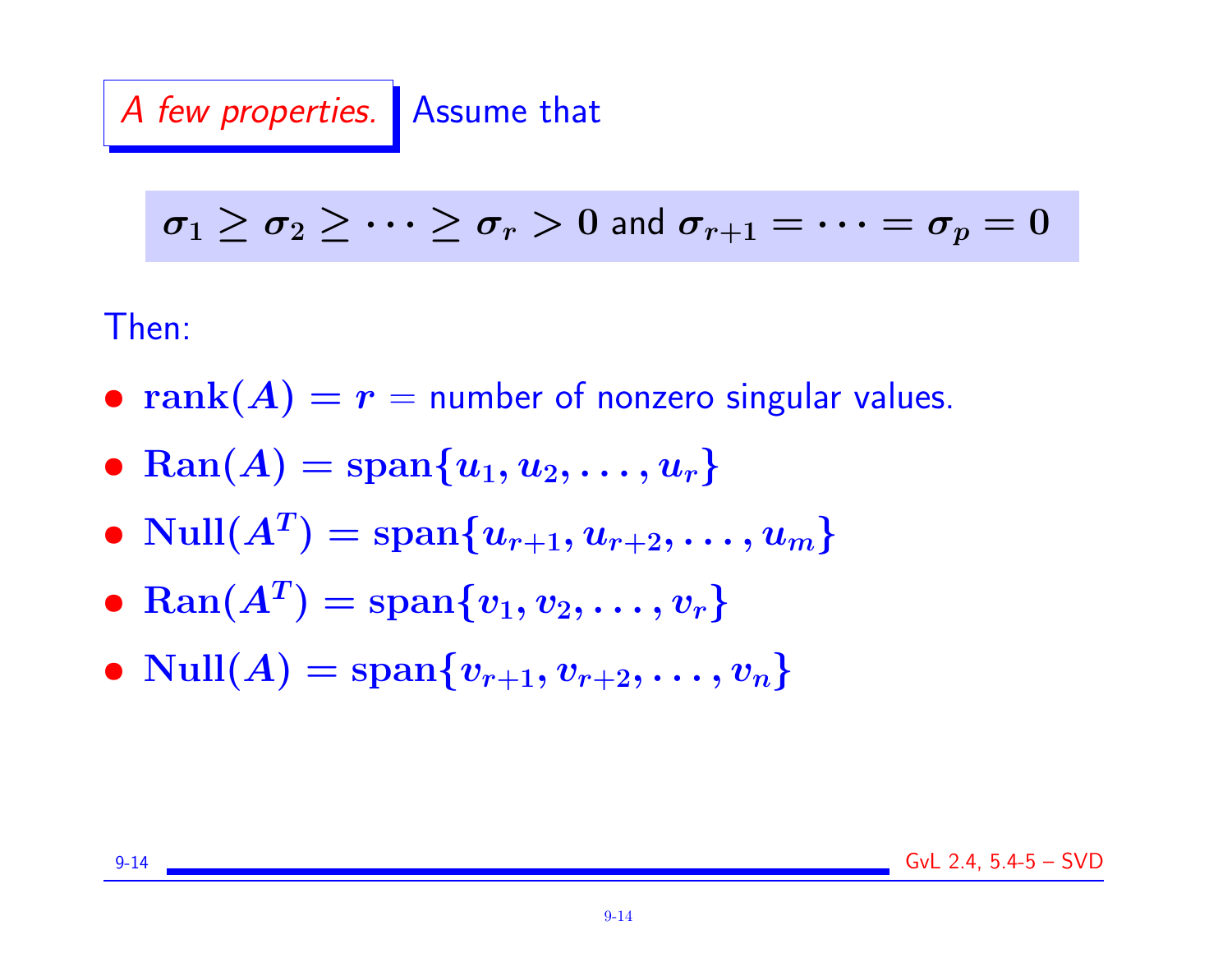Properties of the SVD (continued)

• The matrix  $\boldsymbol{A}$  admits the SVD expansion:

$$
A = \sum_{i=1}^r \sigma_i u_i v_i^T
$$

- $||A||_2 = \sigma_1$  = largest singular value
- $\bullet \,\,\|A\|_F = \bigl(\sum_{i=1}^r \sigma_i^2\bigr)$  $\binom{2}{i}^{1/2}$

• When  $A$  is an  $n \times n$  nonsingular matrix then  $\|A^{-1}\|_2 = 1/\sigma_n$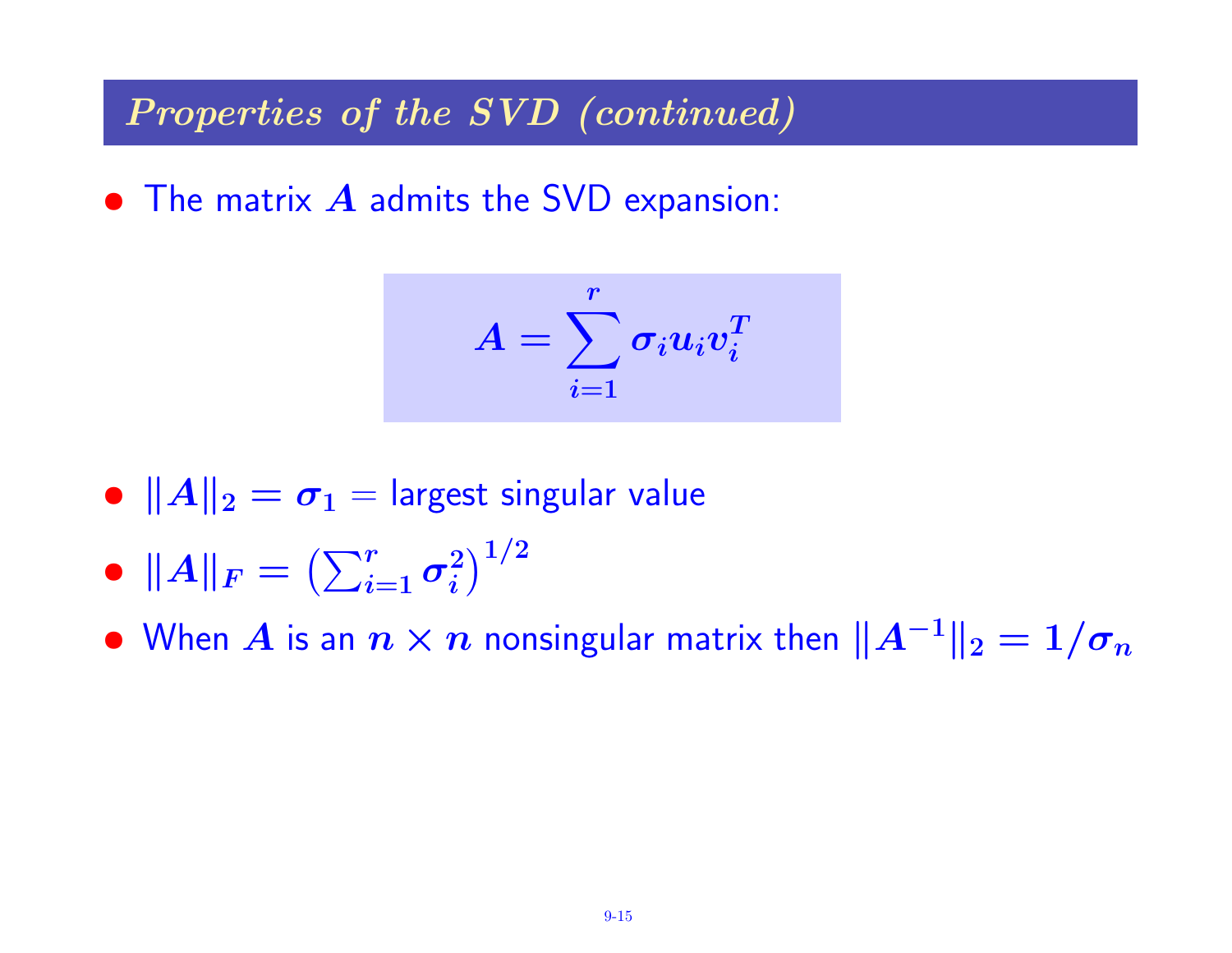Theorem Let  $k < r$  and

$$
A_k = \sum_{i=1}^k \sigma_i u_i v_i^T
$$

## then

$$
\min_{rank(B)=k} \|A-B\|_2 = \|A-A_k\|_2 = \sigma_{k+1}
$$

9-16 GvL 2.4, 5.4-5 – SVD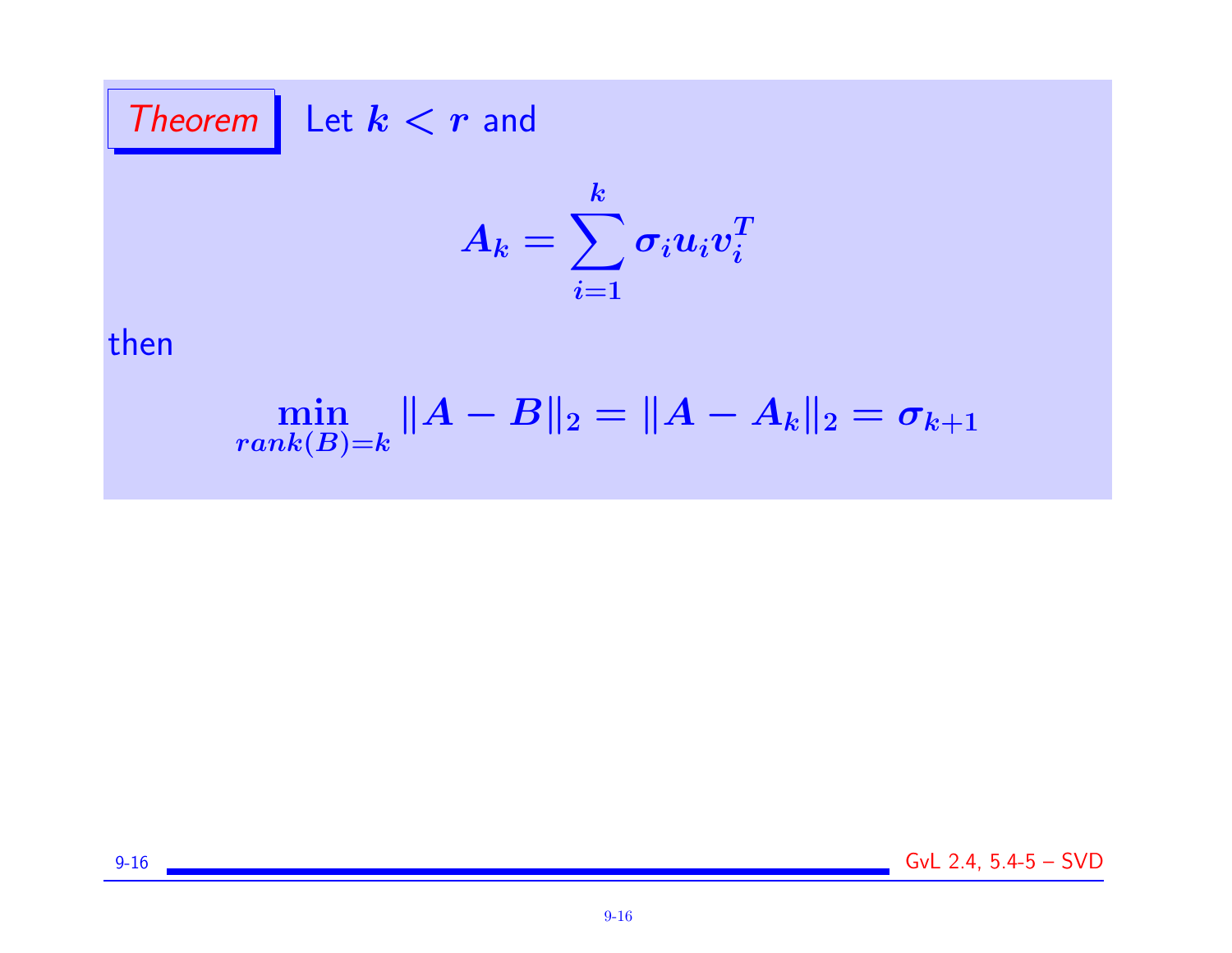Proof: First:  $||A - B||_2 \geq \sigma_{k+1}$ , for any rank-k matrix B. Consider  $\mathcal{X} = \text{span}\{v_1, v_2, \cdots, v_{k+1}\}\$ . Note:  $dim(Null(B)) = n - k \rightarrow Null(B) \cap \mathcal{X} \neq \{0\}$ [Why?]

Let  $x_0 \in Null(B) \cap \mathcal{X}, x_0 \neq 0$ . Write  $x_0 = Vy$ . Then  $\|(A - B)x_0\|_2 = \|Ax_0\|_2 = \|U\Sigma V^T V y\|_2 = \|\Sigma y\|_2$ But  $||\Sigma y||_2 \ge \sigma_{k+1} ||x_0||_2$  (Show this).  $\rightarrow ||A - B||_2 \ge \sigma_{k+1}$ Second: take  $B = A_k$ . Achieves the min. | |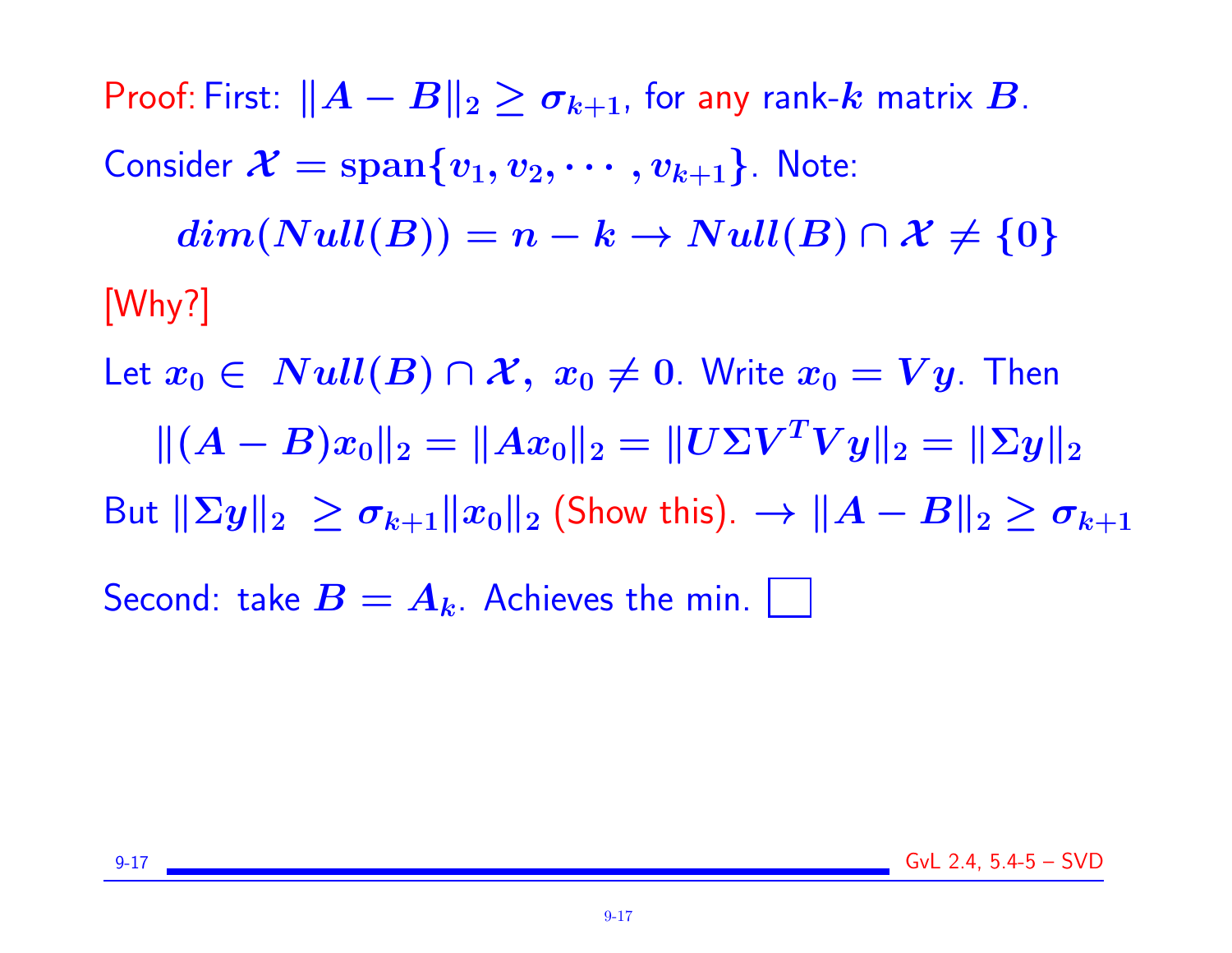Right and Left Singular vectors:

$$
Av_i = \sigma_i u_i
$$

$$
A^T u_j = \sigma_j v_j
$$

 $\blacktriangleright$  Consequence  $A^T A v_i = \sigma_i^2$  $\begin{array}{cc} {}^2_i v_i \end{array}$  and  $\begin{array}{cc} AA^T u_i = \sigma_i^2 u_i \end{array}$ Right singular vectors  $(v_i)$  are eigenvectors of  $A^T A$  $\blacktriangleright$  Left singular vectors  $(u_i\text{'s})$  are eigenvectors of  $AA^T$ Possible to get the SVD from eigenvectors of  $AA^T$  and  $A^TA$ – but: difficulties due to non-uniqueness of the SVD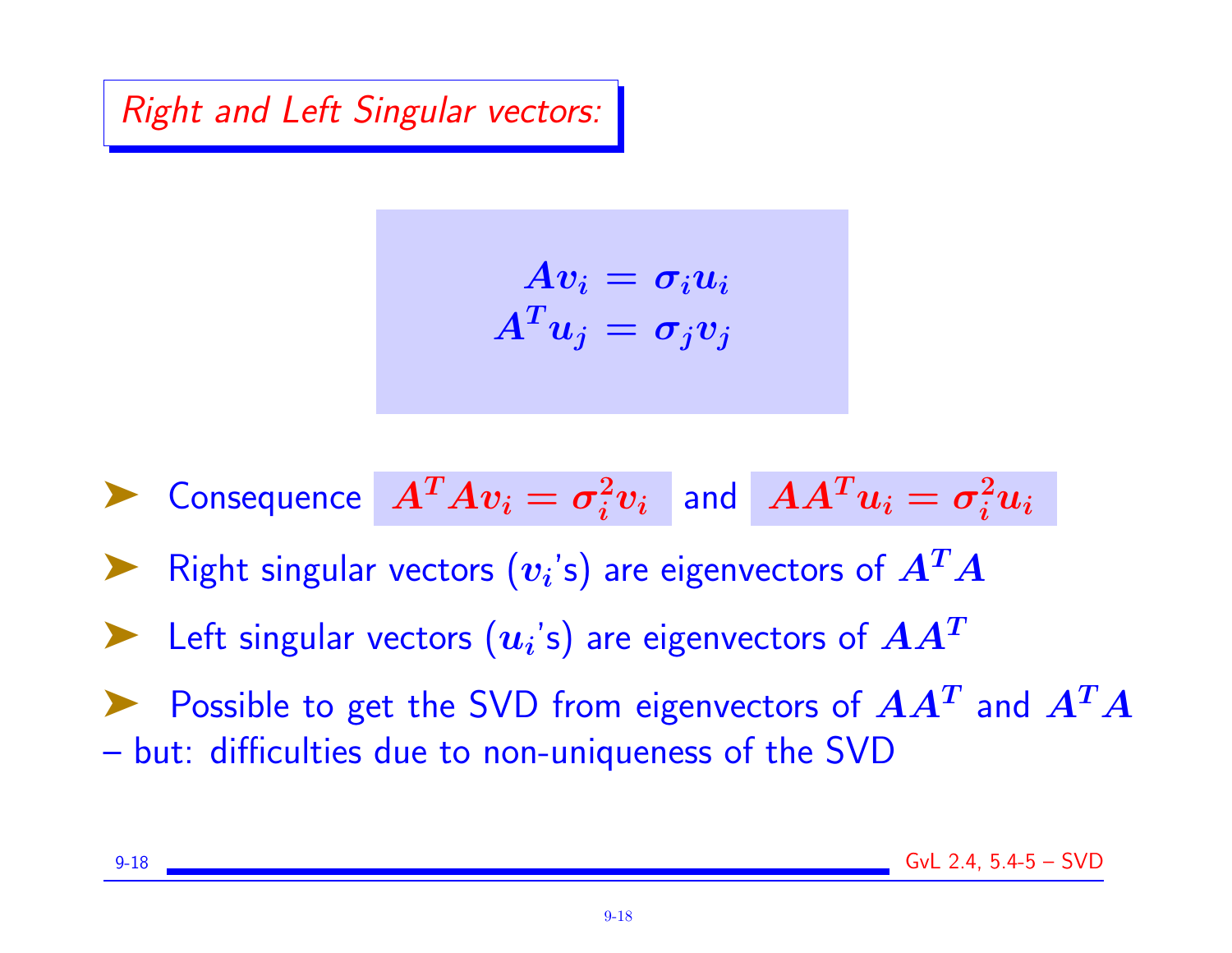Define the  $r \times r$  matrix

$$
\Sigma_1 = \text{diag}(\pmb{\sigma}_1, \ldots, \pmb{\sigma}_r)
$$

 $\blacktriangleright$  Let  $A \in \mathbb{R}^{m \times n}$  and consider  $A^T A$   $(\in \mathbb{R}^{n \times n})$ :

$$
AT A = V \SigmaT \Sigma VT \rightarrow AT A = V \underbrace{\begin{pmatrix} \Sigma_1^2 & 0 \\ 0 & 0 \end{pmatrix}}_{n \times n} VT
$$

 $\blacktriangleright$  This gives the spectral decomposition of  $A^T A$ .